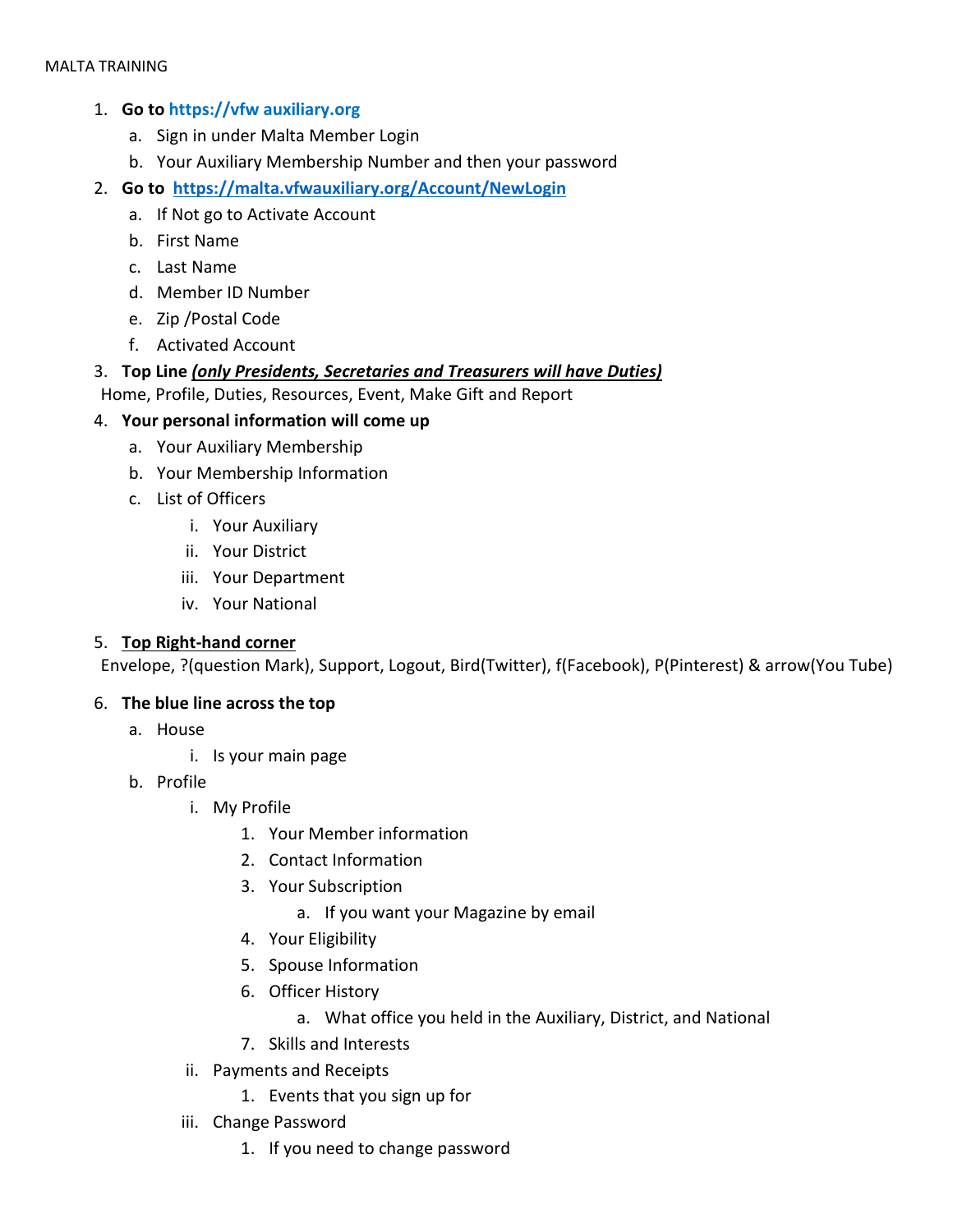- c. Duties
	- i. Whatever office you hold on the Auxiliary, District, and Department
	- ii. Hit the tab that you want to use.
- d. Resources
	- i. Podium Edition
	- ii. National Program
	- iii. National Program Presentation
	- iv. National Program Award Forms
	- v. Family Freedom Festival
	- vi. Building on the VFW Auxiliary Foundation
	- vii. The Program
	- viii. National Convention Book

# Top Line

- 7. **Join Us has ideas??** To do with your community
- 8. **About U**s is National Officers, National Ambassadors, National District, Council Members, National Staff, FAQ and Online Auxiliary Academy
- 9. **MALTA** Information on each Member
- 10. **Online Auxiliary Academy** has videos on Membership, Members, Secretary and Treasurer
- 11. **Social Media** (Facebook) has videos on how to set it up.
	- *a.* **Membership & Leadership** has videos on how to engage your Members
	- *b.* **What We Do** you can click on a program to get resources.
	- *c.* **Scholarship**  What National has to offer
		- *1. Continuing Education*
		- *2. [Young American Creative Patriotic Art Contest](http://vfwauxiliary.org/scholarships/young-american-creative-patriotic-art-contest/)*
		- *3. [Patriot's Pen](http://www.vfw.org/PatriotsPen/)*
		- 4. *[Voice of Democracy](http://www.vfw.org/VOD/)*
- 12. **Blog** Different things you can read
- 13. **Media**-Your Emblem branding center, Media Contacts, News, Magazine, E-Newsletter signup and Photo Gallery
- 14. **Event**
	- a. The events for National
- 15. **Make Gift**
	- a. You can make a personal gift
		- 1. Cancer Aid & Research
		- 2. Health & Happiness
		- 3. Patriotic Art
- 16. **Report**
- i. CMR-Conference Summary
- ii. Gift Conference Summary
- iii. Membership Summary